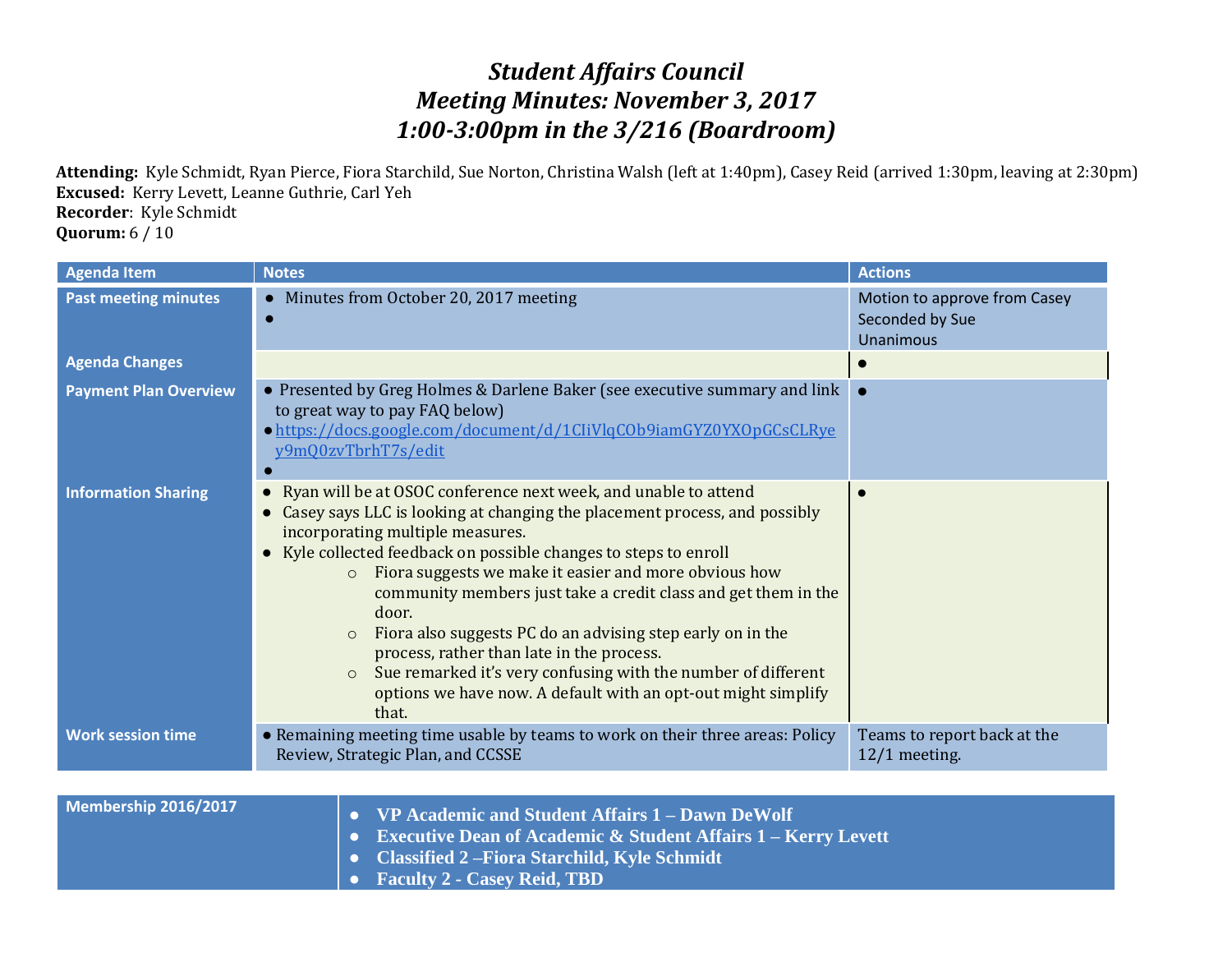| • Managers $2 - S$ ue Norton, Carl Yeh<br>$\bullet$ Students 2 – Ryan Pierce,<br>$\bullet$ Additional members by position 0-4 – Christina Walsh, Leanne Guthrie<br>Recorder - Leanne Guthrie |  |
|----------------------------------------------------------------------------------------------------------------------------------------------------------------------------------------------|--|
|----------------------------------------------------------------------------------------------------------------------------------------------------------------------------------------------|--|

**Adjourned** at: 2:24pm, motioned by Casey, seconded by Fiora **Next Workgroup Meeting: November 17, 2017 Next Council Meeting: December 1, 2017**

## **Executive Summary – Great Way to Pay**

10/26/2017

**Topic:**

Great Way to Pay (GWP) project. GWP is comprised of implementing a Touchnet product, Installment Plans and a new policy Deletion for Non-Payment (DNP).

## **Background:**

Early in the year (2017) LCC's Executive Team tasked Greg H and Bill to pursue another option for students to pay, the installment plan. Bill and Greg worked with a 12/8/2014 recommendation from Student Experience Group (Helen Faith, Mary Parthemer and Beth Landy) that recommended PCC's model of DNP. In March 2017 the GWP committee was formed and began working on the project. On 10/26/2017 Dawn DeWolfe asked that the DNP portion of the project be delayed and more communication be worked out. Committee agrees that is best option.

What is meant by DNP? DNP would mean LCC's payment deadline would be moved to (2) Monday's before the start of each term. LCC students would be required to have financial arrangements in place prior to start of the term. Credit students would have to verify anticipated payments (ie Financial aid, VA Chapter 33 benefits, sponsored tuition, college sponsored tuition waivers, etc) and the balance not covered would mean, student either pay in full or enter into an installment plan for the portion not covered by anticipated payments.

# **Goals of Great Way to Pay:**

Installment Plans: 1. Reduce late fees, 2. Provide a wider variety of payment options to meet student's budgetary needs, 3. Increase student awareness of, participation in, and satisfaction with payment processes.

Deletion for Non-Payment: 1. Reduce the number of student accounts sent to collection, 2. Reduce the number of financial holds on student accounts, 3. Increase number of students with financial arrangements in place prior to the payment due date.

### **Time Line:**

Currently the team is working on getting installment plans up by start of Spring Term with marketing. It is possible that the plans could be up by December 2017 when Winter Term fees become effective.

For the DNP, team is developing a communication and marketing plan and target \*Fall of 2018/19. Committee is seeking approval and support. (\*Since the 10/26/17 summary there has been more discussions around starting Summer 2018/19)

### **Concerns**:

The committee's belief is that by not implementing DNP it harms the student by allowing at risk students to enroll who don't understand what they are getting into. Recommendation for this came out of a student services work group back in December 2014. The concern is momentum will be lost and this project will wither without full ET support.